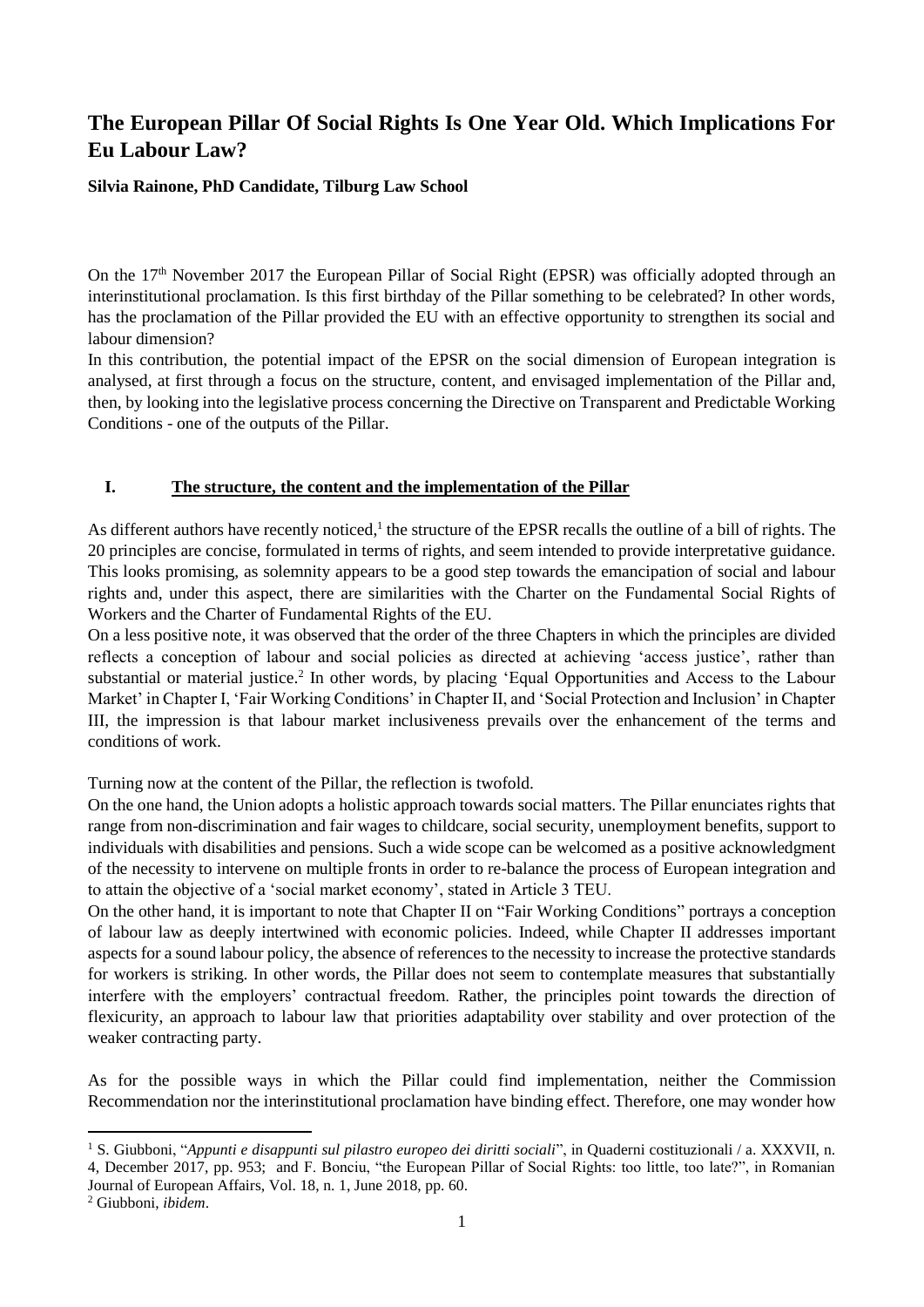the Pillar could help the EU to attain its objectives, namely to create a fairer Economic and Monetary Union and to reach a "social triple A" status.

Despite its non-binding nature, it has been argued that the Pillar could steer the definition of labour and social policies across Europe in the framework of the EU governance mechanisms. In particular, the Pillar could be used to define more socially aware indicators to guide the cycle of economic and fiscal policy coordination within the European Semester.<sup>3</sup> However, the Scoreboard that the Commission has adopted to monitor the implementation of the Pillar through governance mechanisms<sup>4</sup> does not appear particularly different from the social indicators that were already in force.<sup>5</sup>

Moreover, the 20 principles of the Pillar could contribute to the definition of the EU social dimension by triggering a wave of legislative proposals, as well as by influencing the content of such legislation.<sup>6</sup> However, it is important to note that a considerable part of the principles falls outside EU competences. For instance, Principle n. 6 on fair wages cannot be addressed by EU law, as "pay" is a matter that is explicitly excluded from the sphere of action of the EU (Article 153(5) TFEU).

## **II. Directive on Transparent and Predictable Working Conditions**

So far, the Pillar predominantly reflects a conception of labour policy that is closely related to the attainment of economic goals and, under this perspective, it does not constitute a substantial development for the social dimension of the EU.

However, when looking at the legislative works on the Directive on Transparent and Predictable Working Conditions, there seems to be room for labour standards that pursue an emancipatory function with respect to the weaker party of the labour relation. The outcome of the negotiations between the Council and the European Parliament (acting with equal weight, in the context of the co-decision process) will be decisive in that regard.

The European Commission adopted its proposal in December 2017, with the intention to establish certain standards of protection for those who, regardless of the national definitions of "worker" or "employee", fall within the Court of Justice's definition of worker as *'a natural person who for a certain period of time performs services for and under the direction of another person in return for remuneration'.* <sup>7</sup> This implies that the Directive would also apply to atypical workers with flexible working arrangements, such as those with a zerohours contract or platform workers.

According to the Commission's proposal, those with this "EU worker status" have the right to receive by their employer, in the first day of employment, information on the terms and conditions of their contract and on their rights vis-à-vis the termination of the contract.

The Commission intends also to ensure a minimum level of predictability for workers with irregular working patterns. With that purpose, the proposal establishes a maximum duration of six months for probationary periods and states that, when the working schedule is variable, the employer has to notify the periods (hours and days) where the worker may be required to work. The employer is also compelled to provide a minimum advance notice, intended as the period of time between the moment a worker is informed about a new work assignment and the moment the assignment starts.

Moreover, the Commission's proposal includes the right for workers to request to their employer a more stable form of employment, and to receive a motivated answer.

What results from this proposal is that the Commission does not intend to embark in a decisive advancement of EU labour standards, but nevertheless shows the willingness to expand the notion of 'worker' beyond

<sup>4</sup> https://composite-indicators.jrc.ec.europa.eu/social-scoreboard/

1

<sup>3</sup> F. Hendrickx, "*The European Social Pillar: A first evaluation*", in ELLJ, 2018, Vol. 9(1), pp. 3-6. .

<sup>&</sup>lt;sup>5</sup> Reference is made to the indicators that guided the cycles of policy coordination in the context of the Open Method of Coordination [\(https://ec.europa.eu/social/main.jsp?catId=756&langId=en\)](https://ec.europa.eu/social/main.jsp?catId=756&langId=en) and of the Europe 2020 Strategy (http://ec.europa.eu/eu2020/pdf/Brochure%20Integrated%20Guidelines.pdf).

<sup>6</sup> Z. Rasnača, "*Bridging the gaps or falling shoprt? The European Pillar of Social Rights and what it can bring to EUlevel policymaking*", ETUI Working Paper, 2017.

<sup>7</sup> Judgment of 3 July 1986, *Lawrie-Blum*, C-66/85, ECLI:EU:C:1986:284.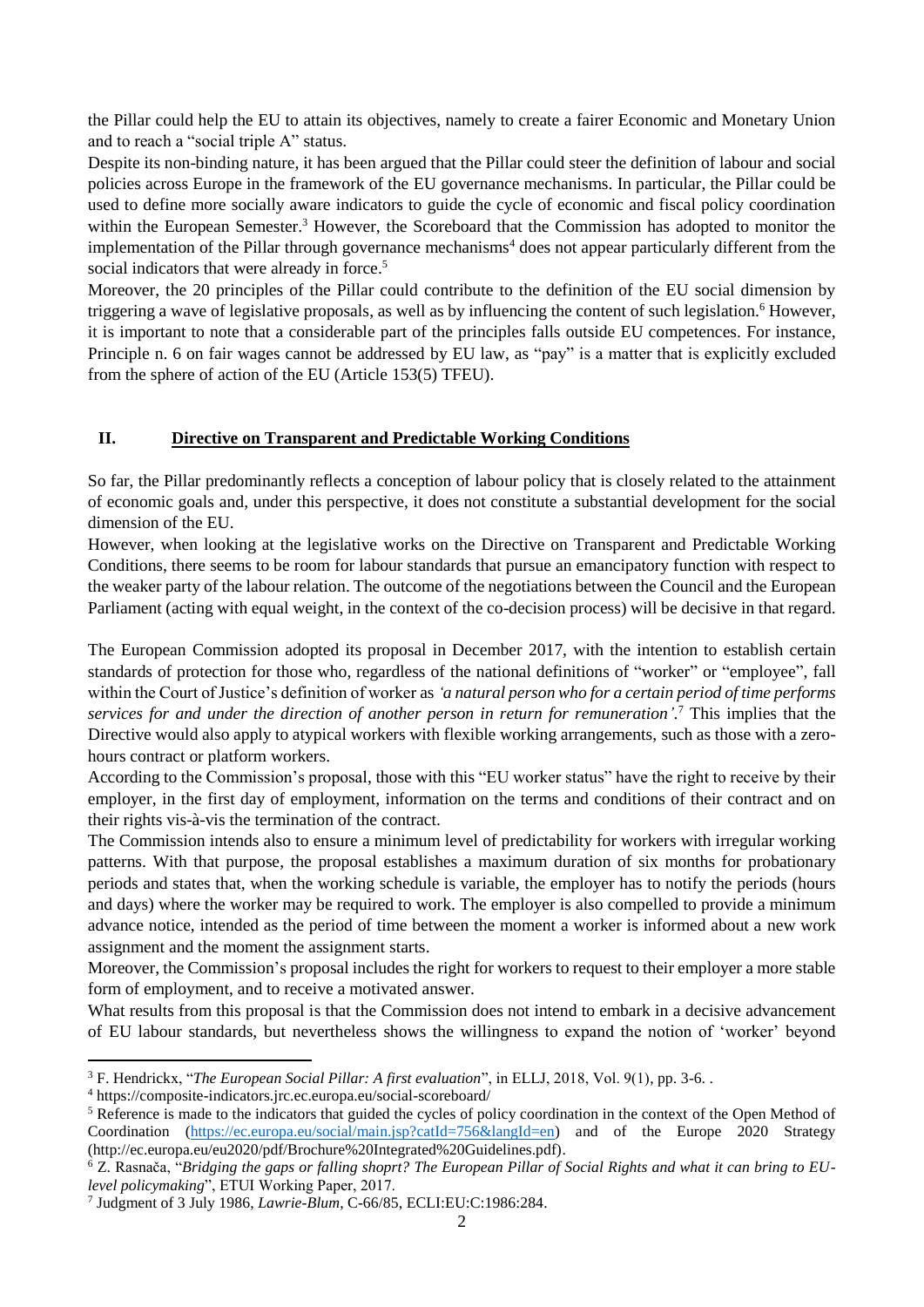national legislative categories, so to provide a broad scope of application to the rules established in the **Directive** 

The Council has adopted its position in June 2018, and the differences in the approaches with the Commission's approach is evident. First of all, the Council has rejected the EU notion of "worker", and has re-formulated the scope of application of the Directive as only including those workers who are in an employment relationship, as defined by national law. Contrary to the Commission's proposal, this would not have a significant harmonizing effect across the EU (for instance, a worker who is identified as an employee in the Netherlands may be identified as quasi self-employed or self-employed in Italy).

Moreover, the Council advocates for re-drafting the Directive in a way which results more conciliating vis-ávis business interests. In the view of the Council, the employer should have either a week or one month of time since the first day of employment to communicate the worker the information concerning his terms and conditions of employment, depending on the type of information. Moreover, the Council recommends to provide the employer with a margin to arrange probationary periods which are longer than six months. In a similar vein, the Council suggests to impose on the employer the duty to give the worker a minimum advance notice on the work assignments only in cases where "the work pattern is entirely or mostly unpredictable". It should be noted that it is rather difficult to define when a pattern of work is 'unpredictable', and that the formulation proposed by the Commission, which uses the notion of 'variable working schedule', provides a more solid term of reference. Finally, the Council's position states that Member States should be able to limit the amount of requests that a worker can address to the employer concerning the transition to more stable forms of employment.

Less than a month ago, the European Parliament adopted its Resolution on the Commission's proposal, with an approach that appears to be radically different from that of the Council. Indeed, the Parliament's position goes beyond the Commission's proposal insomuch as it promotes an effective upwards convergence of national labour standards.

Taking some examples, the Parliament endorses the adoption of an EU-notion of worker and proposes the following definition: '*a natural persons who, for a certain period, performs services for and under the direction of another person in return for remuneration in the case of dependency or subordination between the former and the latter*'. It is interesting to note that the reference to the conditions of dependency and subordination have the effect to further specify the Court of Justice's definition, referred to in the Commission's proposal. In particular, the Parliament's Resolution explicitly indicates that the Directive applies also to workers who are not in an employment relationship (and therefore who are not in a condition of subordination with respect to their employer), but that are in a condition of (economic) dependency. When meeting those criteria, platform workers, intermittent workers, voucher based-workers, freelancers, trainees and apprentices can all benefit from the rights established in the Directive.

Moreover, the Parliament strengthens the importance to prevent abuses raising from the use of on-demand contracts and similar forms of employment relationships. For instance, the Resolution indicates that Member States should ensure that employers determine an average of the numbers of hours in which the worker is asked to provide his/her services and which can be considered 'normal', and that these hours should constitute the minimum guaranteed number of paid hours. Similarly, when the pattern of work is variable, not only the employer is requested to give the worker a minimum of notice before requesting his/her service, but should also observe a minimum notice period to cancel a work assignment after the worker has accepted it. In case of late cancelation by the employer, the worker should retain his/her right to remuneration for the work assignment.

In addition, the Parliament aims at expanding the rights conferred by the Directive, by including the right of all workers (that fall within the scope of application of the Directive) to access social protection and safety and health protection.

#### **Concluding considerations:**

While it is still early to comment on the Pillar's effective ability to improve the social dimension of the EU, it is possible to formulate a couple of remarks.